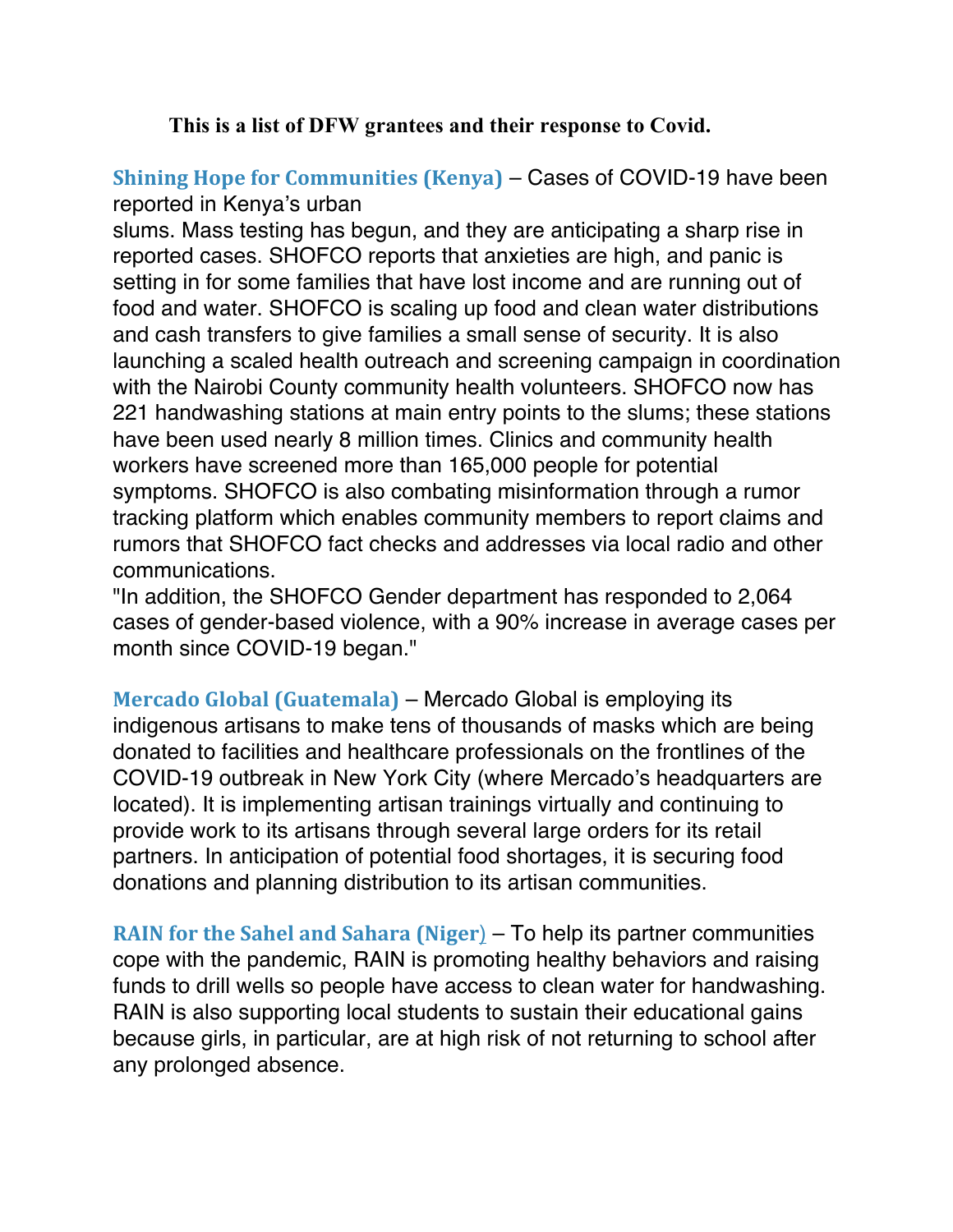**Collateral Repair Project (Jordan)** – CRP has provided emergency food aid, face masks, hand sanitizer, and cleaning supplies to refugee families. It continues to run 15 online activities and will add new activities and reach more people in June. CRP is also helping to fund urgent medical needs, like a recent, emergency eye surgery for a Syrian woman.

**Gardens for Health (Rwanda)** – All normal field-level activities were suspended in late April. Farm technicians are continuing to care for GHI's demonstration farm headquarters with approval from local authorities, but are facing limited manpower and supplies such as manure for fertilizer and mulch. GHI is facilitating savings groups to promote financial security for community members and contributing nutritious foods to those who need it most.

**Jacaranda Health (Kenya)** – Jacaranda is expanding its digital health platform for mothers to include better referral and connections to care during COVID, including piloting "tele-triaging" screenings for pregnant women who have missed ante-natal care appointments. It has created digital dashboards for health managers to track facility-level challenges and service delivery disruptions so that they can be addressed; and it is digitizing its emergency obstetric training for frontline nurses, using a platform more tailored to remote learning.

**MAIA Impact – formerly Starfish One By One (Guatemala)** — MAIA's solution during this pandemic is a girl-centered response. Girl Pioneers have remote access to learning tools, stay connected to their educators and mentors, and use their empowered voices to share their experiences with the broader community and world. According to MAIA, now is a crucial time for Girl Pioneers to exercise their resilience and leadership to reimagine what education can be for girls in rural Guatemala. **READ Global (Bhutan)** – Although centers in Nepal, India, and Bhutan are temporarily closed, the READ teams continue to find new ways to meet community needs. For example, through the Tech Age Girls program in Nepal, young women were mobilized to distribute masks to their communities, while also providing critical health and safety information about COVID-19. READ in Nepal centers have also run immunization programs for children and organized health check-ups for expecting mothers who are at greater risk if they are not able to receive medical care.